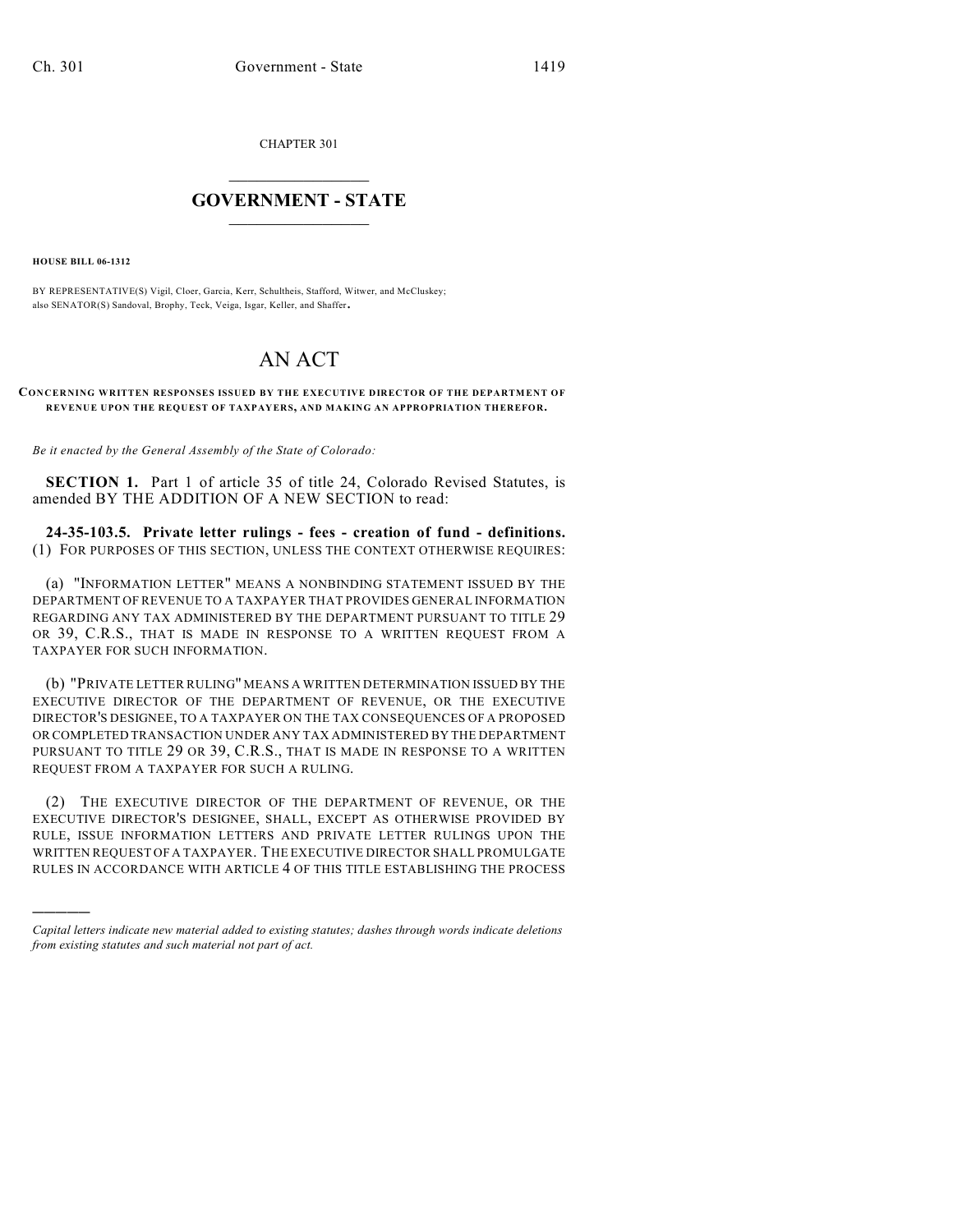FOR ISSUING AN INFORMATION LETTER OR A PRIVATE LETTER RULING, INCLUDING BUT NOT LIMITED TO RULES THAT SPECIFY:

(a) THE PROCEDURE, FORM, AND TIME PERIODS FOR SUBMITTING A REQUEST FOR AN INFORMATION LETTER OR A PRIVATE LETTER RULING;

(b) THE TERMS AND CONDITIONS UNDER WHICH A PRIVATE LETTER RULING BINDS THE DEPARTMENT OF REVENUE OR MAY BE REVOKED OR MODIFIED; EXCEPT THAT ANY REVOCATION BY THE DEPARTMENT OF A PRIVATE LETTER RULING SHALL ONLY BE EFFECTIVE PROSPECTIVELY AND SHALL NOT AFFECT ANY TRANSACTION UNDERTAKEN ON OR PRIOR TO THE DATE OF THE REVOCATION;

(c) THE LIMITATIONS ON THE APPLICABILITY OF AN INFORMATION LETTER OR A PRIVATE LETTER RULING TO SPECIFIC PERSONS, TRANSACTIONS, FACTUAL CIRCUMSTANCES, AND TIME PERIODS;

(d) THE CIRCUMSTANCES UNDER WHICH A REQUEST FOR AN INFORMATION LETTER OR A PRIVATE LETTER RULING MAY BE DECLINED BY THE EXECUTIVE DIRECTOR OF THE DEPARTMENT OF REVENUE.

(3) THE EXECUTIVE DIRECTOR OF THE DEPARTMENT OF REVENUE SHALL ISSUE PRIVATE LETTER RULINGS WITHIN NINETY DAYS OF THE RECEIPT OF A WRITTEN REQUEST BY A TAXPAYER UNLESS THE REQUEST IS DECLINED. IN THE EVENT A REQUEST FOR A PRIVATE LETTER RULING IS DECLINED, THE EXECUTIVE DIRECTOR SHALL NOTIFY THE TAXPAYER IN WRITING OF SUCH DECLINATION NO LATER THAN THIRTY DAYS AFTER THE DATE THE REQUEST WAS SUBMITTED TO THE DEPARTMENT.

(4) THE ISSUANCE, MODIFICATION, OR REVOCATION OF AN INFORMATION LETTER OR A PRIVATE LETTER RULING SHALL NOT CONSTITUTE A TAX POLICY CHANGE FOR PURPOSES OF SECTION 20 (4) (a) OF ARTICLE X OF THE STATE CONSTITUTION.

(5) (a) THE EXECUTIVE DIRECTOR OF THE DEPARTMENT OF REVENUE SHALL REDACT INFORMATION FROM AN INFORMATION LETTER OR PRIVATE LETTER RULING IN ORDER TO ENSURE THE CONFIDENTIALITY OF THE TAXPAYER OR OTHER PERSONS, TRANSACTIONS, FACTUAL CIRCUMSTANCES, OR TIME PERIODS THAT ARE THE SUBJECT OF THE INFORMATION LETTER OR PRIVATE LETTER RULING AND MAKE PUBLIC THE BALANCE OF THE INFORMATION LETTER OR PRIVATE LETTER RULING.

(b) THE EXECUTIVE DIRECTOR MAY WITHHOLD THE INFORMATION LETTER OR PRIVATE LETTER RULING FROM THE PUBLIC BASED UPON A DETERMINATION THAT INFORMATION IN THE INFORMATION LETTER OR PRIVATE LETTER RULING CANNOT BE REDACTED IN A MANNER THAT MAINTAINS THE CONFIDENTIALITY OF THE TAXPAYER OR OTHER PERSONS, TRANSACTIONS, FACTUAL CIRCUMSTANCES, OR TIME PERIODS THAT ARE THE SUBJECT OF THE INFORMATION LETTER OR PRIVATE LETTER RULING. SUCH A DETERMINATION SHALL BE SUBJECT TO REVIEW BY A COURT OF COMPETENT JURISDICTION.

(6) THE EXECUTIVE DIRECTOR OF THE DEPARTMENT OF REVENUE SHALL PROMULGATE RULES PURSUANT TO ARTICLE 4 OF THIS TITLE ESTABLISHING REASONABLE FEES FOR THE DIRECT AND INDIRECT COSTS OF THE ADMINISTRATION OF THIS SECTION, WHICH FEES SHALL ACCOMPANY ANY REQUEST FOR A PRIVATE